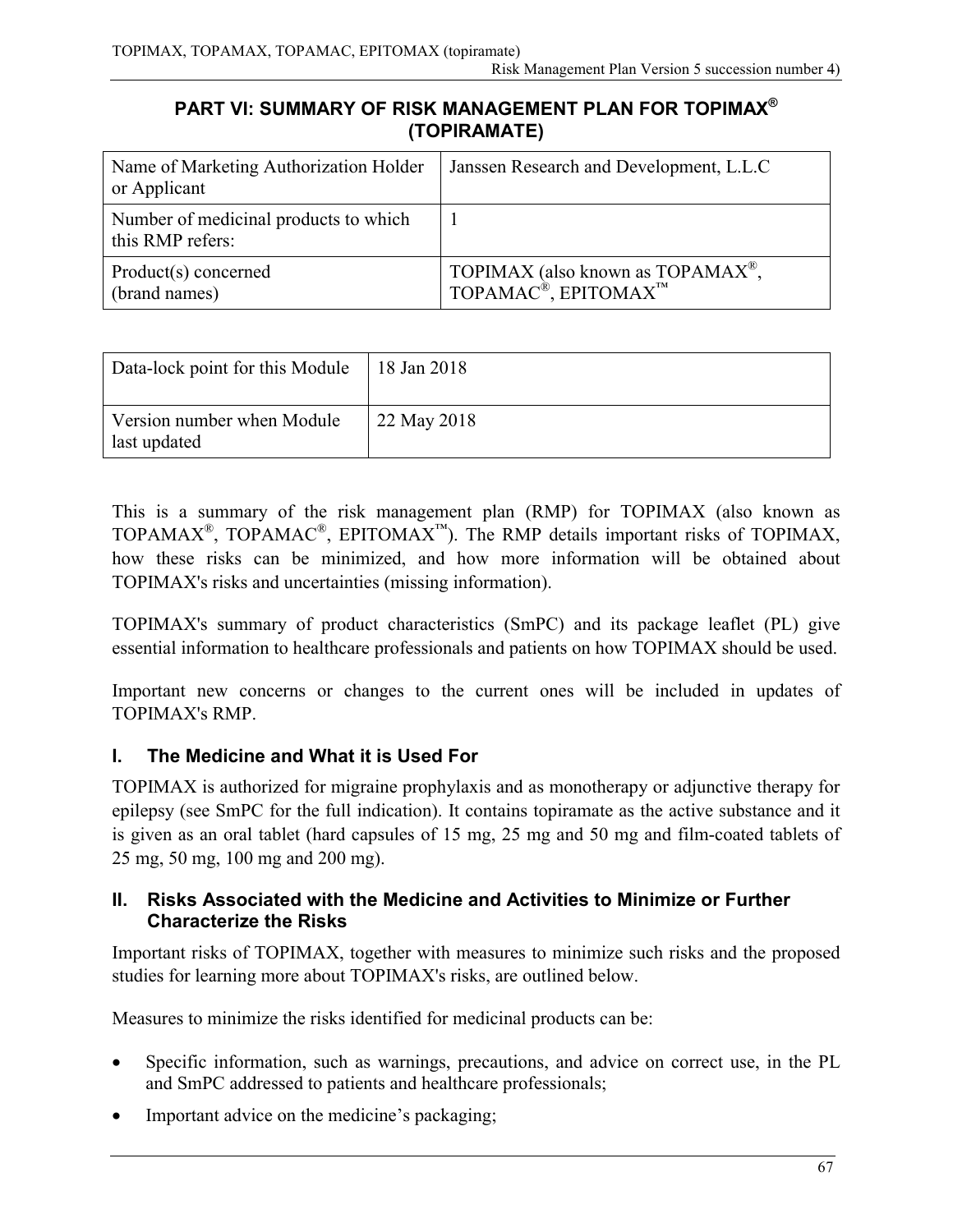- The authorized pack size the amount of medicine in a pack is chosen so to ensure that the medicine is used correctly;
- The medicine's legal status the way a medicine is supplied to the patient (eg, with or without prescription) can help to minimize its risks.

Together, these measures constitute routine risk minimization measures.

In addition to these measures, information about adverse reactions is collected continuously and regularly analyzed, including Periodic Safety Update Report assessment so that immediate action can be taken as necessary. These measures constitute routine pharmacovigilance activities.

If important information that may affect the safe use of TOPIMAX is not yet available, it is listed under 'missing information' below.

### **II. A. List of Important Risks and Missing Information**

Important risks of TOPIMAX are risks that need special risk management activities to further investigate or minimize the risk, so that the medicinal product can be safely taken. Important risks can be regarded as identified or potential. Identified risks are concerns for which there is sufficient proof of a link with the use of TOPIMAX. Potential risks are concerns for which an association with the use of this medicine is possible based on available data, but this association has not been established yet and needs further evaluation. Missing information refers to information on the safety of the medicinal product that is currently missing and needs to be collected (eg, on the long-term use of the medicine);

| <b>List of Important Risks and Missing Information</b> |                                                                                            |
|--------------------------------------------------------|--------------------------------------------------------------------------------------------|
| Important identified risks                             | Acute myopia and secondary angle-closure glaucoma<br>٠                                     |
|                                                        | Metabolic acidosis<br>$\bullet$                                                            |
|                                                        | Suicide/suicide ideation                                                                   |
|                                                        | Major congenital malformations with use during pregnancy<br>$\bullet$                      |
|                                                        | Hyperammonemia with or without encephalopathy with or without<br>concomitant valproic acid |
|                                                        | ٠                                                                                          |
| Important potential risks                              | None                                                                                       |
| Missing information                                    | None                                                                                       |

# **II.B Summary of Important Risks**

| <b>Important Identified Risk: Acute Myopia and Secondary Angle-closure Glaucoma</b> |                                                                                                                                                                                                                                                    |
|-------------------------------------------------------------------------------------|----------------------------------------------------------------------------------------------------------------------------------------------------------------------------------------------------------------------------------------------------|
| Evidence for linking the risk to<br>the medicine                                    | Cases of acute myopia and secondary angle-closure glaucoma have<br>been reported in association with TOPIMAX in clinical trials and in<br>the postmarketing setting, and are also described in the current<br>prescribing information for TOPIMAX. |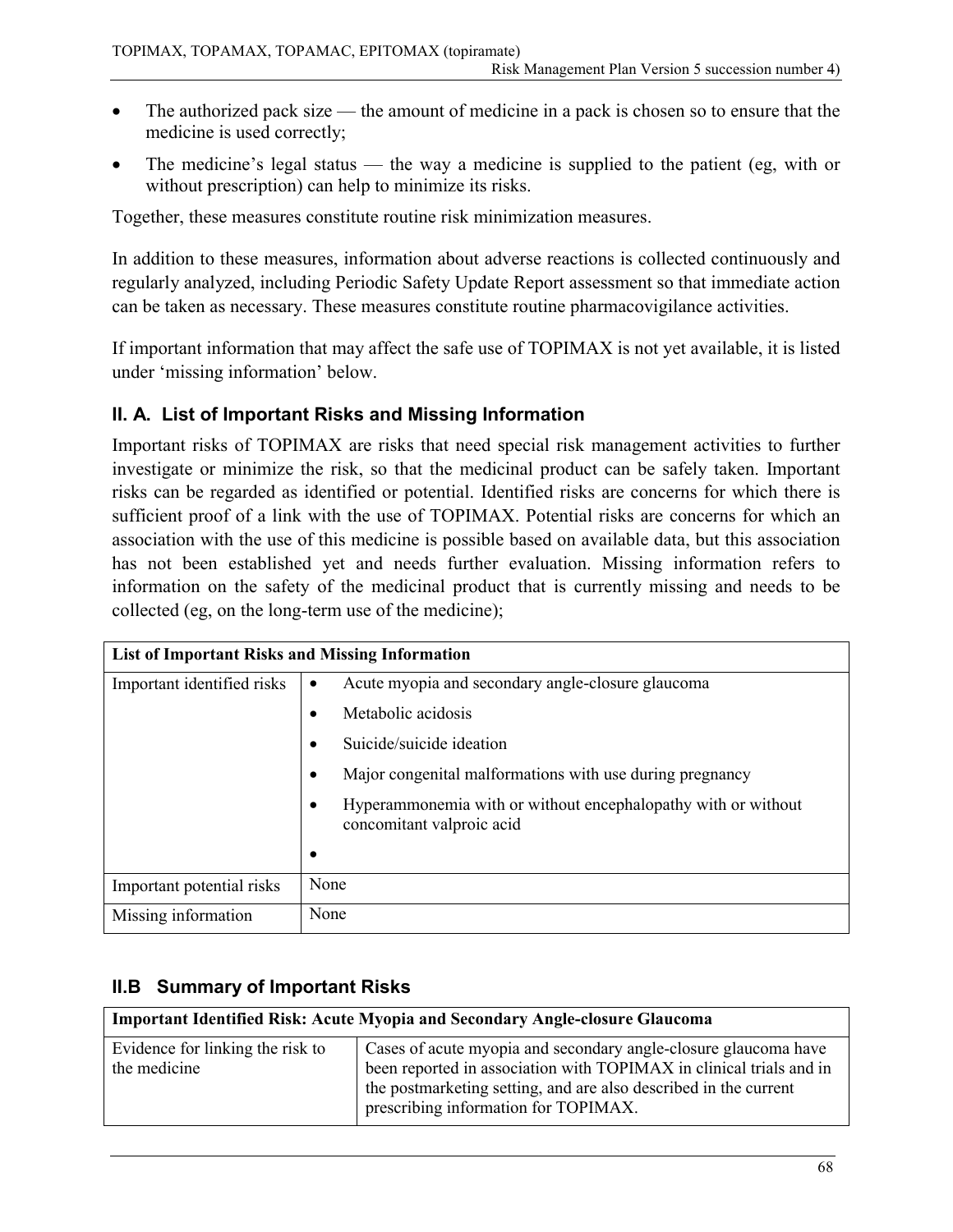| Risk factors and risk groups | According to a review, at least one-third of acute angle-closure<br>glaucoma cases are related to an over-the-counter or prescription<br>drug (Lachkar 2007). Risk factors for glaucoma in general include<br>elevated internal eye pressure; increasing age; ethnic background<br>(African Americans older than age 40 years); family history of<br>glaucoma; comorbid medical conditions such as diabetes, heart<br>disease, hypertension, and hypothyroidism; other eye conditions; and<br>long-term corticosteroid use. (Mayo Clinic 2012c). Being of Asian<br>descent increases risk for acute angle-closure glaucoma (Mayo<br>Clinic 2012c). Acute angle-closure glaucoma can be induced by<br>various local and systemic drugs, including adrenergic,<br>anticholinergic, cholinergic, antidepressant, antianxiety, sulfa-based,<br>and anticoagulant agents. (Lachkar 2007). |
|------------------------------|--------------------------------------------------------------------------------------------------------------------------------------------------------------------------------------------------------------------------------------------------------------------------------------------------------------------------------------------------------------------------------------------------------------------------------------------------------------------------------------------------------------------------------------------------------------------------------------------------------------------------------------------------------------------------------------------------------------------------------------------------------------------------------------------------------------------------------------------------------------------------------------|
| Risk minimization measures   | Routine risk minimization measures:                                                                                                                                                                                                                                                                                                                                                                                                                                                                                                                                                                                                                                                                                                                                                                                                                                                  |
|                              | SmPC Sections 4.4 and 4.8.                                                                                                                                                                                                                                                                                                                                                                                                                                                                                                                                                                                                                                                                                                                                                                                                                                                           |
|                              | PL Sections 2 and 4.                                                                                                                                                                                                                                                                                                                                                                                                                                                                                                                                                                                                                                                                                                                                                                                                                                                                 |
|                              | Legal status: medicinal product restricted to medical<br>prescription only.                                                                                                                                                                                                                                                                                                                                                                                                                                                                                                                                                                                                                                                                                                                                                                                                          |
|                              | Additional risk minimization measures:                                                                                                                                                                                                                                                                                                                                                                                                                                                                                                                                                                                                                                                                                                                                                                                                                                               |
|                              | None.                                                                                                                                                                                                                                                                                                                                                                                                                                                                                                                                                                                                                                                                                                                                                                                                                                                                                |

| <b>Important Identified Risk: Metabolic Acidosis</b> |                                                                                                                                                                                                                                |
|------------------------------------------------------|--------------------------------------------------------------------------------------------------------------------------------------------------------------------------------------------------------------------------------|
| Evidence for linking the risk to<br>the medicine     | Cases of metabolic acidosis have been reported in association with<br>TOPIMAX in clinical trials and in the postmarketing setting, and are<br>also described in the current prescribing information for TOPIMAX.               |
| Risk factors and risk groups                         | Metabolic acidosis could be caused due to increased acid load,<br>excessive loss of gastrointestinal bicarbonate, impaired excretion of<br>dietary acid load, and excessive loss of renal bicarbonate<br>(Patient.co.uk 2013). |
| Risk minimization measures                           | Routine risk minimization measures:                                                                                                                                                                                            |
|                                                      | SmPC Sections 4.4, 4.8 and 4.9.                                                                                                                                                                                                |
|                                                      | PL Sections 2 and 4.                                                                                                                                                                                                           |
|                                                      | Legal status: medicinal product restricted to medical<br>prescription only.                                                                                                                                                    |
|                                                      | Additional risk minimization measures:                                                                                                                                                                                         |
|                                                      | None.                                                                                                                                                                                                                          |

| <b>Important Identified Risk: Suicide / Suicide Ideation</b> |                                                                                                                                                                                       |
|--------------------------------------------------------------|---------------------------------------------------------------------------------------------------------------------------------------------------------------------------------------|
| Evidence for linking the risk to<br>the medicine             | Cases of suicide and suicide ideation have been reported in<br>association with TOPIMAX in clinical trials and in the<br>postmarketing setting, and are also described in the current |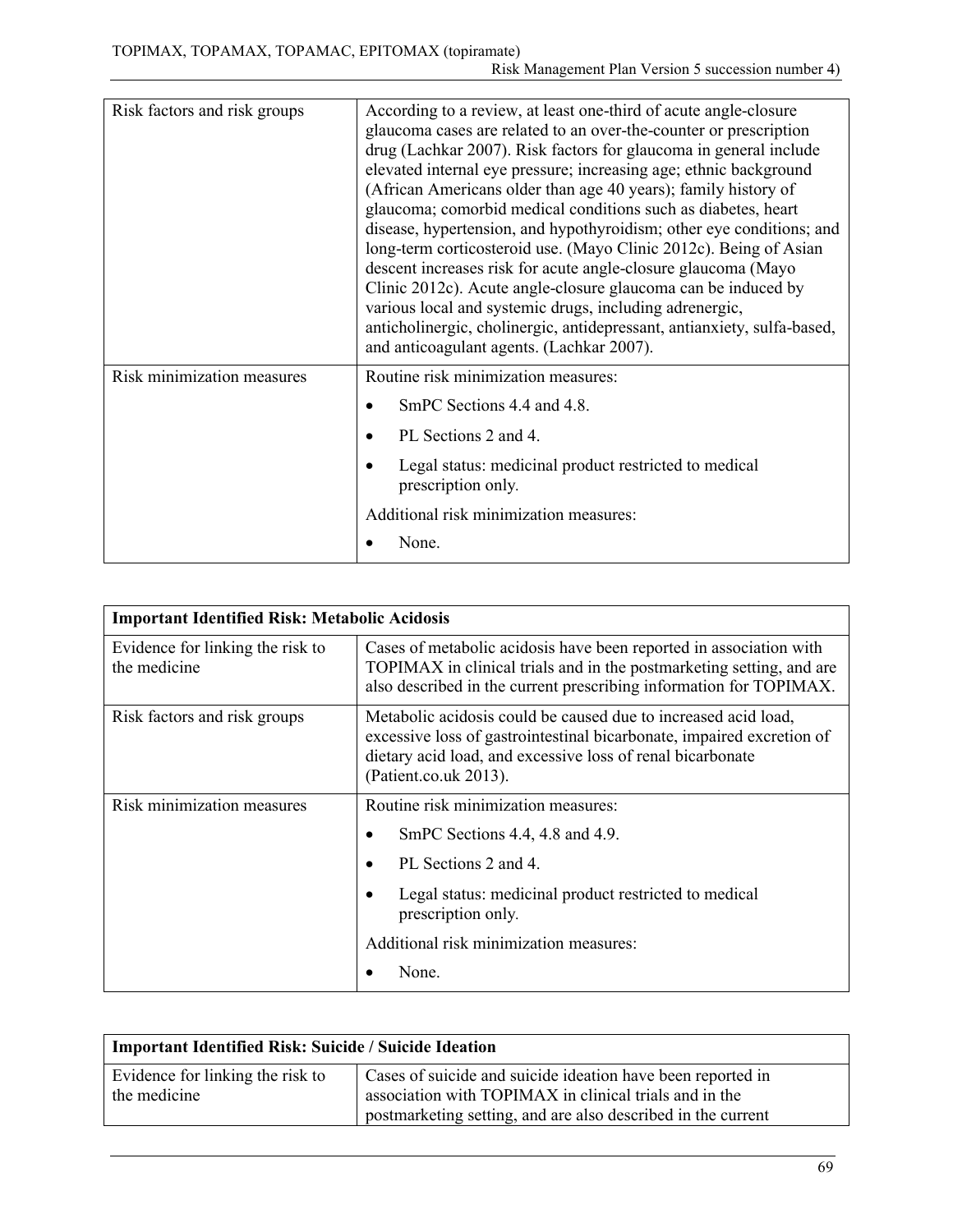| <b>Important Identified Risk: Suicide / Suicide Ideation</b> |                                                                                                                                                                                                                                                                                                                                                                                                                                                                                                                                                                   |
|--------------------------------------------------------------|-------------------------------------------------------------------------------------------------------------------------------------------------------------------------------------------------------------------------------------------------------------------------------------------------------------------------------------------------------------------------------------------------------------------------------------------------------------------------------------------------------------------------------------------------------------------|
|                                                              | prescribing information for TOPIMAX.                                                                                                                                                                                                                                                                                                                                                                                                                                                                                                                              |
| Risk factors and risk groups                                 | Risk factors for a repeated suicide attempt could include a previous<br>attempt, being a victim of sexual abuse, poor global functioning,<br>having a psychiatric disorder, being on psychiatric treatment,<br>depression, anxiety, and alcohol abuse or dependence. Caucasian<br>ethnicity, having a criminal record, having any mood disorders, bad<br>family environment, and impulsivity may also be correlated with<br>suicide attempts. Risk factors for completed suicide are older age,<br>suicide ideation, and history of suicide attempt (Beghi 2013). |
|                                                              | In all countries of the European region, men were almost 5 times<br>more likely to commit suicides than women (average of 23.8 per<br>100,000 for men compared with 5.2 per 100,000 for women).<br>Highest rates were also observed among people aged 65 years or<br>older and among 45- to 59 year-olds (WHO 2014).                                                                                                                                                                                                                                              |
| Risk minimization measures                                   | Routine risk minimization measures:                                                                                                                                                                                                                                                                                                                                                                                                                                                                                                                               |
|                                                              | SmPC Sections 4.4 and 4.8.<br>$\bullet$                                                                                                                                                                                                                                                                                                                                                                                                                                                                                                                           |
|                                                              | PL Sections 2 and 4.                                                                                                                                                                                                                                                                                                                                                                                                                                                                                                                                              |
|                                                              | Legal status: medicinal product restricted to medical<br>prescription only.                                                                                                                                                                                                                                                                                                                                                                                                                                                                                       |
|                                                              | Additional risk minimization measures:                                                                                                                                                                                                                                                                                                                                                                                                                                                                                                                            |
|                                                              | None.                                                                                                                                                                                                                                                                                                                                                                                                                                                                                                                                                             |

| <b>Important Identified Risk: Major Congenital Malformations With Use during pregnancy</b> |                                                                                                                                                                                                                                                                                                                                                                                                                      |
|--------------------------------------------------------------------------------------------|----------------------------------------------------------------------------------------------------------------------------------------------------------------------------------------------------------------------------------------------------------------------------------------------------------------------------------------------------------------------------------------------------------------------|
| Evidence for linking the risk to<br>the medicine                                           | Cases of major congenital malformations in association with<br>TOPIMAX during pregnancy have been reported in the<br>postmarketing setting, and are also described in the current<br>prescribing information for TOPIMAX.                                                                                                                                                                                            |
| Risk factors and risk groups                                                               | A study based on data from the International Registry of<br>Antiepileptic Drugs and Pregnancy (where 86% of the sample was<br>from Europe) showed that risk of major congenital malformations<br>was impacted not only by type of antiepileptic drug, but also by<br>dose, and other variables such as parental history of major congenital<br>malformations (Tomson 2011).                                          |
|                                                                                            | Compared with monotherapy, there is an increased risk of<br>teratogenic effects associated with the use of antiepileptic drugs in<br>combination therapy. Effects were reported to be dose dependent. In<br>women treated with topiramate who have had a child with a<br>congenital malformation, there appears to be an increased risk of<br>malformations in subsequent pregnancies when exposed to<br>topiramate. |
| Risk minimization measures                                                                 | Routine risk minimization measures:<br>SmPC Sections 4.3, 4.4, 4.6 and 4.8.                                                                                                                                                                                                                                                                                                                                          |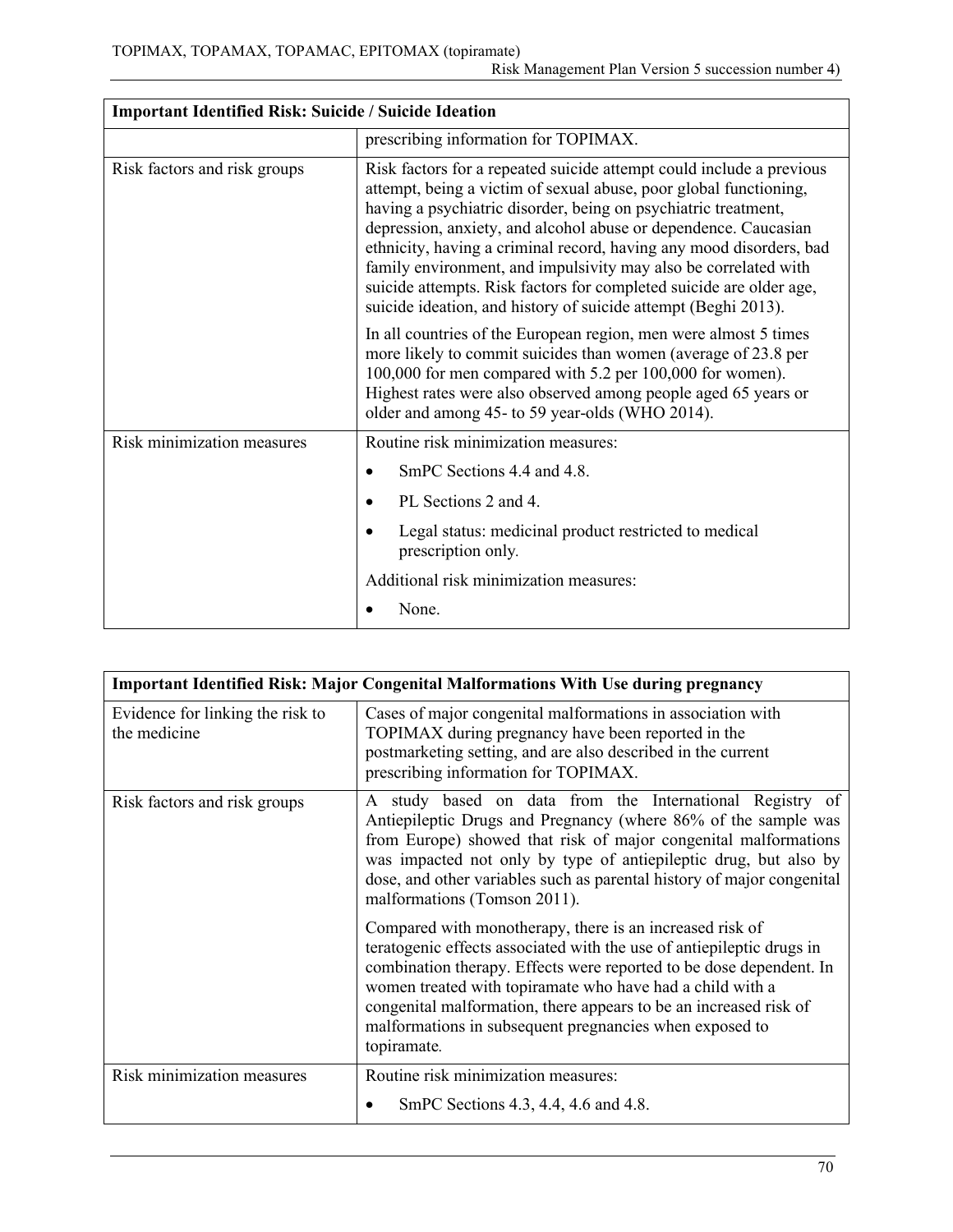| PL Section 2.                                                                            |
|------------------------------------------------------------------------------------------|
| Legal status: medicinal product restricted to medical<br>$\bullet$<br>prescription only. |
| Additional risk minimization measures:                                                   |
| None.                                                                                    |

| Important Identified Risk: Hyperammonemia with or without Encephalopathy with or without<br><b>Concomitant Valproic Acid</b> |                                                                                                                                                                                                                                                                                                                                                                                                                                                                                                                                                                       |
|------------------------------------------------------------------------------------------------------------------------------|-----------------------------------------------------------------------------------------------------------------------------------------------------------------------------------------------------------------------------------------------------------------------------------------------------------------------------------------------------------------------------------------------------------------------------------------------------------------------------------------------------------------------------------------------------------------------|
| Evidence for linking the risk to<br>the medicine                                                                             | Cases of hyperammonemia with or without encephalopathy with or<br>without concomitant valproic acid have been reported in association<br>with TOPIMAX in clinical trials and in the postmarketing setting,<br>and are also described in the current prescribing information for<br>TOPIMAX.                                                                                                                                                                                                                                                                           |
| Risk factors and risk groups                                                                                                 | Among 121 noncirrhotic adult patients with seizures admitted to the<br>emergency department of a Taiwan hospital, significant factors<br>associated with hyperammonemia were generalized tonic-clonic<br>seizures, male gender, bicarbonate, diabetes, and alcohol-related<br>seizures (Hung 2011). A review of valproic acid-induced<br>hyperammonemia case reports indicated risk factors to include<br>higher doses of medication, concomitant use of other antiepileptic<br>medications, and presence of congenital abnormalities of urea cycle<br>(Mittal 2009). |
| Risk minimization measures                                                                                                   | Routine risk minimization measures:                                                                                                                                                                                                                                                                                                                                                                                                                                                                                                                                   |
|                                                                                                                              | SmPC Sections 4.4, 4.5 and 4.8.<br>$\bullet$                                                                                                                                                                                                                                                                                                                                                                                                                                                                                                                          |
|                                                                                                                              | PL Sections 2 and 4.                                                                                                                                                                                                                                                                                                                                                                                                                                                                                                                                                  |
|                                                                                                                              | Legal status: medicinal product restricted to medical<br>prescription only.                                                                                                                                                                                                                                                                                                                                                                                                                                                                                           |
|                                                                                                                              | Additional risk minimization measures:                                                                                                                                                                                                                                                                                                                                                                                                                                                                                                                                |
|                                                                                                                              | None.                                                                                                                                                                                                                                                                                                                                                                                                                                                                                                                                                                 |

### **Important Potential Risks**

None

# **Missing Information**

None

# **II. C. Post-authorization Development Plan**

# **II.C.1. Studies Which are Conditions of the Marketing Authorization**

There are no studies which are conditions of the marketing authorization or specific obligation of TOPIMAX.